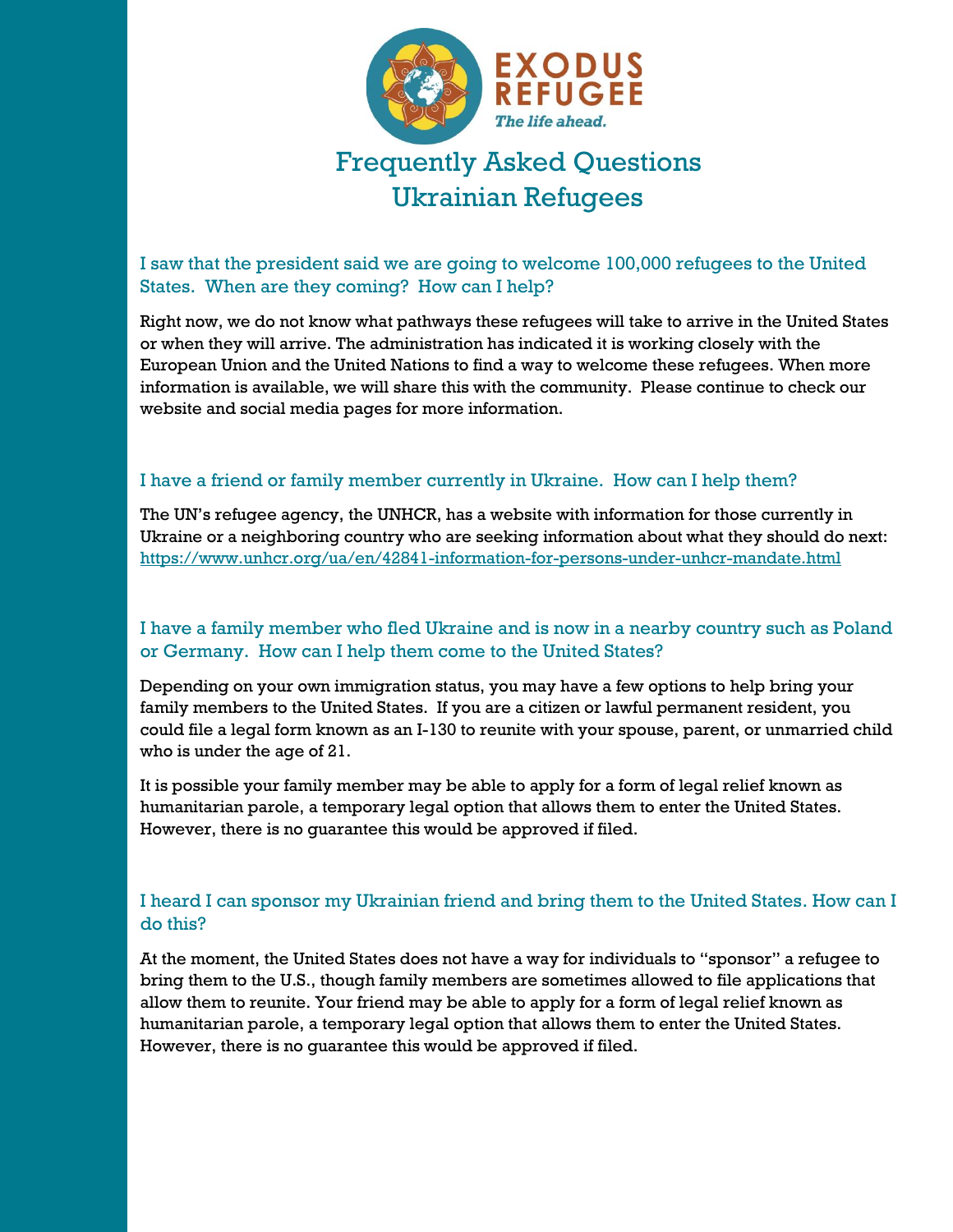

# I have family members who are eligible to come to the United States through the Lautenberg program. How can I bring my family members to Indiana?

The Lautenberg amendment allows members of historically persecuted religious groups (Jews, Evangelical Christians, and Ukrainian Catholic and Orthodox religious adherents) from the former Soviet Union to reunite with family members in the United States.

If you believe your family member may be eligible to come to the United States through the Lautenberg program, please call the Exodus office at 317-921-0836 for more information about how Exodus can help. Private attorneys cannot assist with resettlement through the Lautenberg program.

### Someone I know from Ukraine is currently here in Indiana. What are their options?

If this individual was present in the United States before March 1, 2022, they will be eligible for Temporary Protected Status (TPS), a temporary status that allows individuals from vulnerable countries to remain in the United States without fear of deportation. This status will be granted for up to 18 months, and could be renewed depending on decisions made by the Biden administration. However, Ukrainians cannot officially apply for this status yet.

If the individual you know arrived in the United States after March 1, 2022 and wants to remain in the United States permanently, they may be able to file an application for asylum, which can be filed with a private attorney.

## How can Exodus help me bring my friend or family member to the United States?

Exodus is a local resettlement agency whose focus is assisting refugees after they have already arrived in Indiana and are working to build new lives here in our community. Once Ukrainian refugees begin to arrive in the United States, we will work to help welcome them to our community with open arms, just as we welcome refugees from countries all over the world.

Exodus is currently able to help assist people in reuniting with family members through the Lautenberg program. Resettlement through the Lautenberg program is only possible by working with a local refugee resettlement agency such as Exodus. For more information, please call the Exodus office at 317-921-0836.

At the moment, Exodus does not have the ability to assist in filing I-130s, humanitarian parole applications, or asylum applications for Ukrainians, but you may be able to seek the assistance of a private attorney to file these forms.